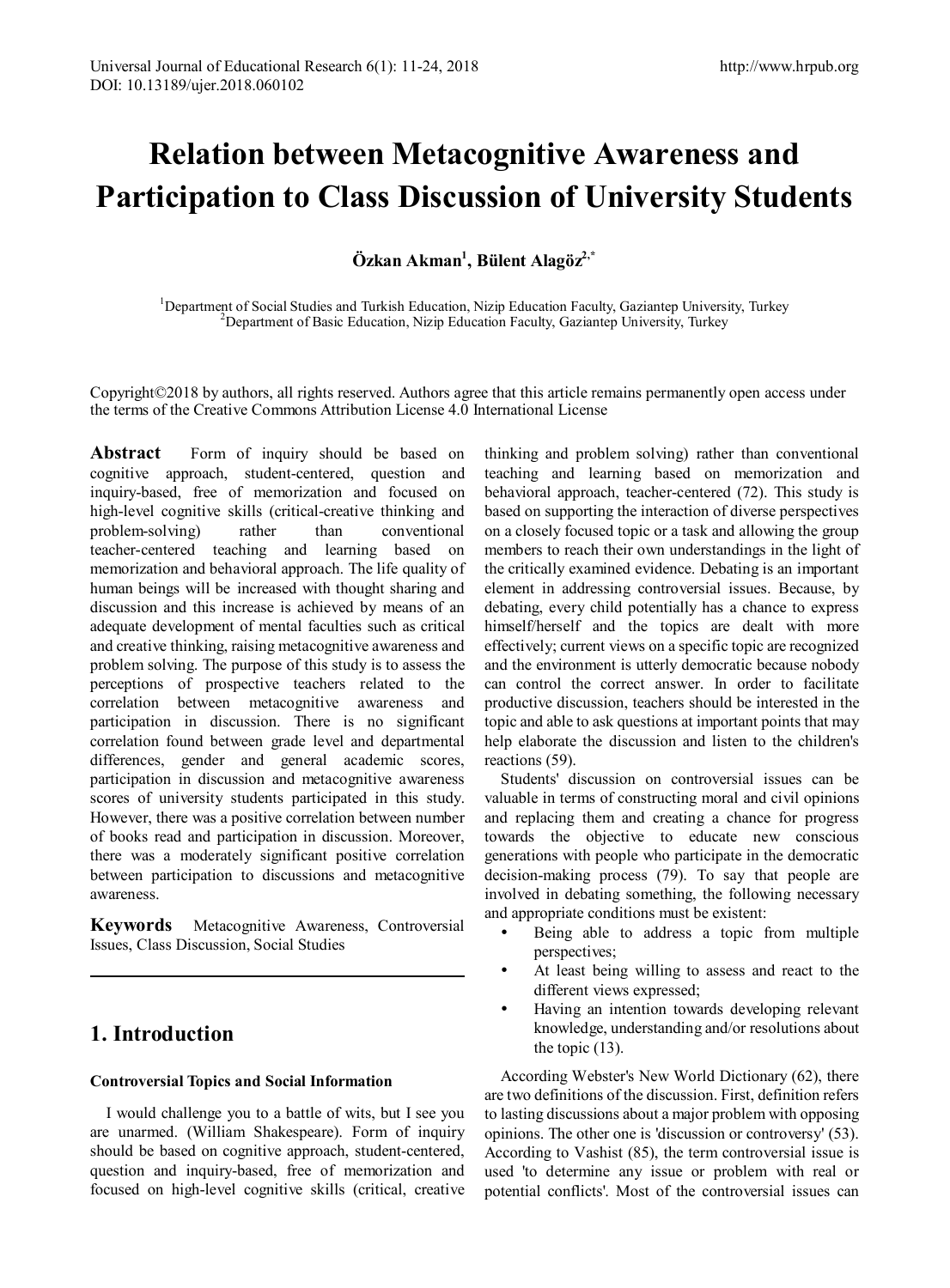and should be discussed in class. According to the Education Policies Commission (USA), freedom of expression in controversial cases is more than a right and is a requirement of democratic institutions and democratic forms of life (12). Given these definitions, the scope of the controversial issues is considerably broad. Thus, it can be argued that controversial issues do comprise not only the issues directly affecting the students but also the ones that are causing problems in the adult world and that are currently unresolved. The content of the questions may vary from local issues to international issues. We can easily tolerate a child who is afraid of darkness. The main tragedy is that adults are afraid of light (Plato). The essence of a healthy democracy is an open dialogue with public opinion. Therefore, discussing social, political and economic problems is an integral part of the education of young citizens.

Discussions include multiple perspectives. A mere conversation exchange with only one perspective or a prose passage cannot be considered as a discussion (44). However, articulation of various perspectives is not adequate for a discussion. Debaters should be sensitive to opinions other than their own. In relation to participating in a discussion, Bridges (13) argued that there should be a requirement of presenting different viewpoints, appreciation and abundance of presented ideas at least, if not a completely open mind to understand. According to him, it is not enough to present the views of people as if they are rehearsing frequently and passively, as in discussions between the politicians they oppose. Discussion requires that people are really willing to listen to and learn from each other. They change or renew their opinions in the light of expressed ideas. Debaters should be concerned about developing their knowledge, insight and judgment. This is the main difference in ordinary conversations with a discussion. Discussions are serious in this sense, whereas conversers and speakers who talk about ordinary topics can conventionally handle their subjects in a light or really fun way. Reaching the essence of a subject is the desire to obtain something correct and to separate the discussion from plain conversations or from unnecessary speech of uninformed people. Bridges (13) derived a set of essential moral hierarchies or principles from these necessary and adequate conversation conditions of interview that must be shared by the participants of verbal group discussions with at least one measurement separately from literary or individual discussion. These measures were making it necessary to be reasonable, peaceful, orderly, accurate, free, equal and respectful to the individual and implied that the quality of the classroom would be partially dependent on the degree to which the students would gain the necessary virtues and that learning to participate in discussion could help them develop these virtues (13).

Why is discussion a preferred method for teaching controversial topics? There are two fundamental causes.

Firstly, discussion is a convenient topic especially for evaluating different standing points in discussions and secondly, empathizing with those who defend them is a suitable subject. It is quite easy to theoretically convey what is happening in the classroom regarding a controversial issue in a tutorial or in explanatory ways to students. But the passionate and sincere attitudes of those who advocate opposing views with these tools are reasonable in the context of different old assumptions. And it is difficult to give information about ways to reconcile life experiences with people's identities through objections. The discussion, only introduces a different perception of appreciation, at least by means of representing opposing ideas within the group. Here, students are not abstractly interested in the stances in the theoretical array, but the sincere words of their friends and classmates (44). We educators, who are giving lectures that reveal correlation between pressure, abuse and authoritarian behavior in society, often face students who actively resist the discussion. These students resist the opinions of teachers, information in the textbooks and other course materials. In terms of morality, they legitimize the power of the existing system as they render the alternatives illegal. Students, who resist the discussions as they evaluate social life critically, do so because they tend to be reductionists in moral analysis and misunderstand the experimental and theoretical knowledge presented as moral arguments in lectures (47). The history of those who advocate teaching controversial topics is rooted in the past and includes the vast majority of impressive figures specialized in social studies (64, 30 and 32). Each will make its own difficult choice in a way that will legitimize the teaching of controversial subjects in the class (53).

The teaching of controversial subjects is seen as preparing students for an effective citizenship in a broader sense. Learning about the content and thinking skills necessary for students to make decisions about public policy, to work successfully with their friends to reach consensus and to learn to negotiate and manage differences has outlined the general discipline of social studies. Thus, it is clear that while the world nation states continue to be closer to and more dependent on each other, educators, especially social studies educators, should play a greater role in the preparation of today's children for living in tomorrow's global village (53). Talking about controversial topics in social studies education is a matter of discussion among progressive educators, as it is in Africa, where children grow up by being told that they need to adapt to social life without questioning and knowing how they are going to deal with controversial issues (see. 17, 73 and 67).

A discussion of a controversial issue is defined as usage of a reflective dialogue about a topic in which there are disagreements among students or between teachers and students. The discussion is usually triggered by a question posed by the student or the teacher, or by a statement made. The subsequent dialogue allows the presentation of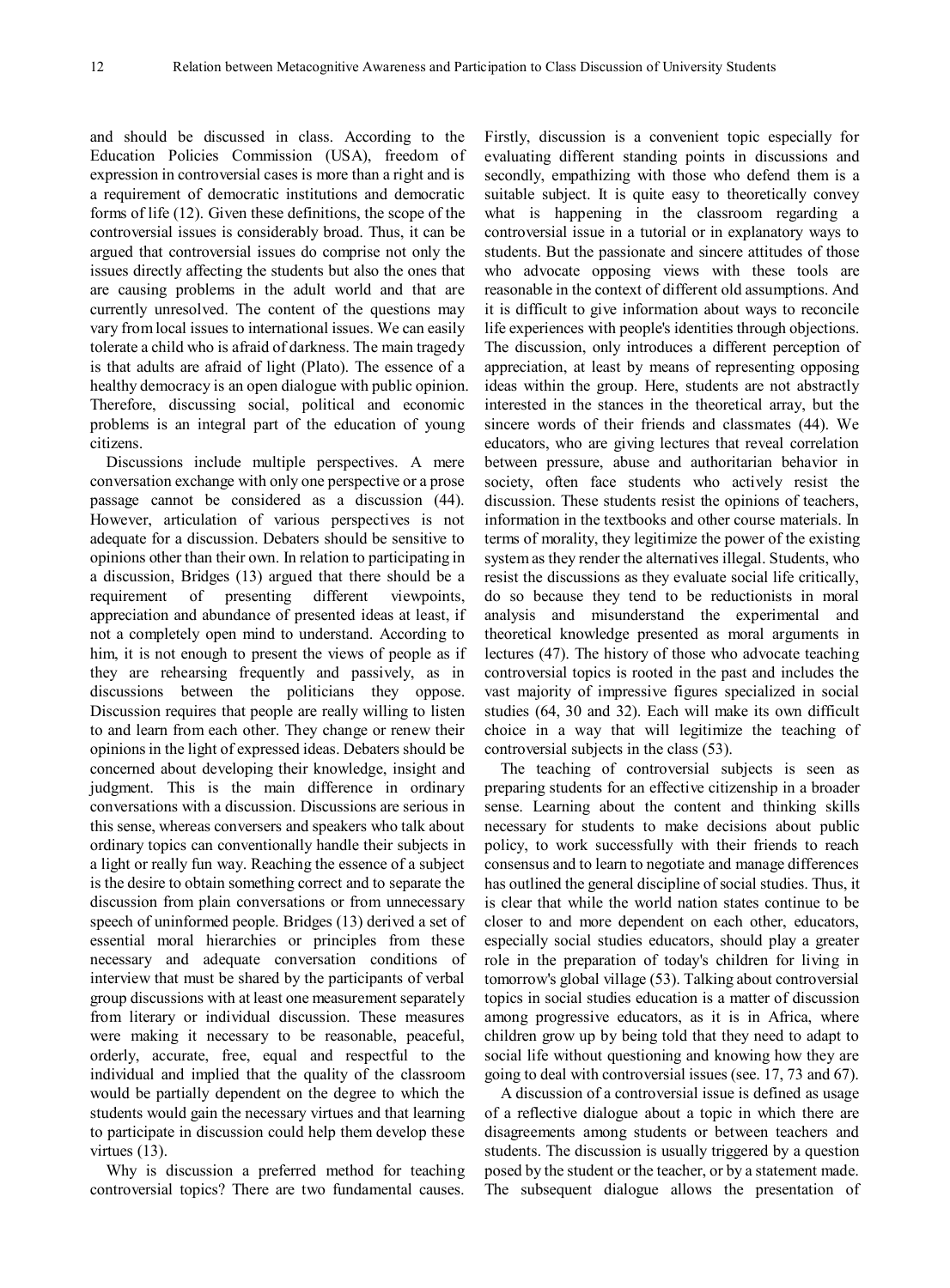supporting evidence, interpretations and different perspectives. For this reason, the discussion, in its nature is an interactive effort and creates a reflective dialogue that listens to and responds the ideas expressed by the individual's peers. An idea or perspective can be seen as a problem if most of the people do not accept explanations, ideas, proposals, or claims put forward in the context of the idea or perspective. Controversial explanations based on alternative value systems and issues that deeply divide a community which produces solutions is a controversial topic. Given this definition, the scope of controversial topics is quite broad. The content of the questions may vary from local issues to international issues. The censorship of books in a school library, the immigration policy of the United States and the environmental situation of the world can be controversial issues with rich content. Each one encourages the expression of a wide range of views, although it reflects the problem area in the dimension of a different public policy making (81).

Debating of controversial issues is an important element of teaching social studies. There are various reasons to support the use of controversial topics in social studies classes. Three of the most common are as follows: (1) to prepare students for their roles as citizens in a pluralist democracy, (2) to improve their critical thinking skills and (3) to develop interpersonal skills. In order to teach controversial topics in social studies classes, each of the following points should be addressed carefully (46):

- *Choosing topics:* Teachers should consider the interests, experience and expertise of the students when choosing the discussion topics to make sure that topics are relevant to students' lives; they should consider the maturity level of their students and understand the importance of the subject in terms of society.
- *Preparing students for discussion:* Considering the inadequacy of the current courses, teachers should be enthusiastic about sparing time to train students for the controversial discussion techniques. Teachers and students should identify inter-class interaction rules together and both must understand that creating rhythms and being fluent in discussions will require practicality and patience.
- *Providing sufficient information source:* Ensuring that students are well-prepared to handle content in a discussion format requires teachers to be able to inform students about the sources of information so that students have the opportunity to acquire basic knowledge before debating. Background information can be provided by reading, lectures, movies, guest speakers and sightseeing.
- *Creating an open discussion environment:* Creating an intellectually safe environment for student involvement is one of the most important elements of successful discussions. Teachers should model appropriate debating behavior by carefully

listening to and respecting the contributions of the students. Teachers should respect different views and encourage expressing such views to create a space that does not pose a threat to the display of ideas. Students should understand that they do not have to interrupt each other's comments and that they will be able to participate in the discussion without experiencing any negativity.

- *Maintaining focus and orientation:* One of the most common problems faced by discussion leaders is the tendency to encourage discussion while handling the subject. Teachers can create the necessary platform for constructive discussions by using the blackboard or overhead projector and developing a discussion agenda and summarizing and organizing student contributions. The discussion agenda may include identification of the problem, summarizing and analyzing the evidence, suggestions for possible solutions, hypothesizing the results of the solutions and correlating them with the personal experiences of the students.
- *Equilibrating the intellectual balance:* One of the primary roles of the teacher in managing class discussions is to ensure that students have a comprehensive overview of each issue that is addressed. Teachers should require students to have detailed knowledge of the topics discussed and prepare their students for the best-case scenario and for a fair listening of the opposing views. The fact that an important point of view is not indicated can be revealed through careful teacher questioning; or by asking students to act on someone who will present perspective.
- *Encouraging equal participation:* In order to reach a level of equal participation, it is often necessary to actively attract silent students into the discussion and to limit the contributions of more open-minded students. Establishing an accession system usually helps to solve this problem. Student involvement can be guided, for example, through the use of medallions or signs. Each student is given the number of "tokens" they spend while contributing in the discussion. After all the students have exhausted their tokens, the tokens are re-split. Such a method to guide the discussion will help to equalize the individual participation of the students.
- *Expression of teacher's personal ideas:* Teachers who teach controversial topics in the class want to state that these are opinions only and should be willing to provide evidence on which their decisions are based. In addition, teachers should be prepared to reflect their stance and for their students' challenging them, since all opinions expressed should be questioned and examined while discussing controversial issues. It is the most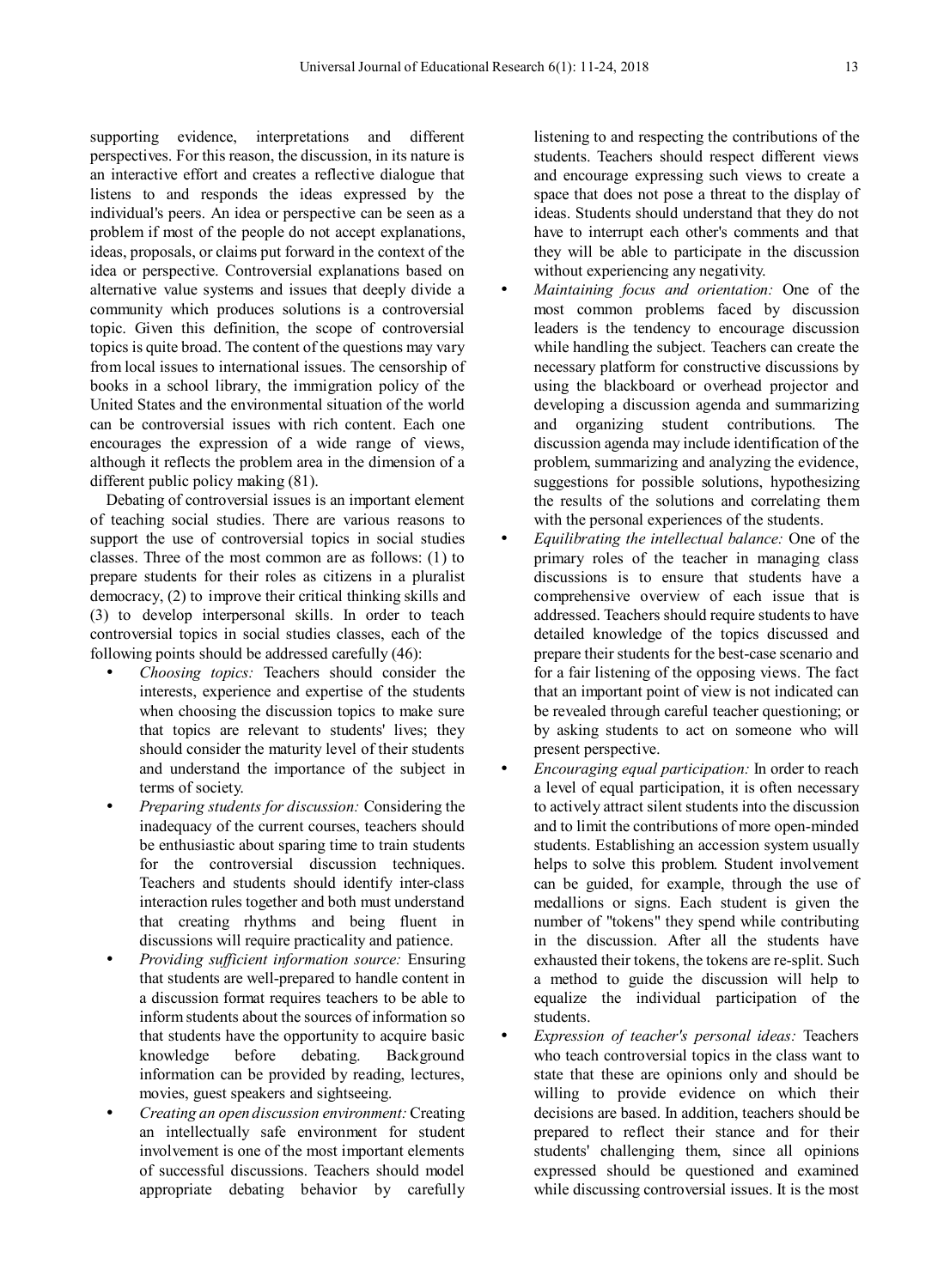natural right of all citizens in democratic societies to exhibit a stance in one subject; teachers should be careful, but in doing so, they should not adversely affect students' ability to freely study the issues discussed or being discussed (46).

We must prepare students, as a young citizen, to deal with a wide range of social problems. Newmann (63) asserted that the main task of democratic citizens is to discuss the nature of public property with other citizens and how it is going to be done. Therefore, social studies classrooms should serve as a laboratory where students can experiment on democratic processes. Teaching controversial topics is also recommended as a means of improving students' critical thinking. By discussing controversial issues, students develop cognitive skills such as hypothesis development, evidence collection and evaluation. It also benefits from exchanging information with peers. When students participate in discussions, they develop important attitudes and communication skills such as listening carefully, responding empathetically, persuasive speaking and easily collaborating with others in the group. Well-managed discussions also allow different views on each subject to be tolerated.

Learning how to enter into a dialogue with people whose values are different from yours and to respect people is at the center of the democratic process; it is also essential for the protection and strengthening of democracy and for the development of a human rights culture. However, young people in Europe usually do not have the opportunity to discuss controversial issues at school, because it seems very difficult to teach topics such as extremism, gender violence, child abuse or sexual orientation. It does not seem possible for the youth to express their concerns. Young people who cannot make their voices heard, do not know how others feel, or rely on their friends and social media for this, live in confusion about their societies and the main issues affecting today's European society. If there is no help from the school, there are no reliable tools to make the students to deal with these issues and no one to guide them. Public concerns emerged after the events of high profile violence and social disorder in different European countries, have combined with the ideas of the consideration of controversial issues at schools, new democracy and human rights and making education a priority issue. Firstly, events such as the 2011 London uprising, the 2011 Norwegian hate crimes and the Charlie Hebdo attack in Paris in 2015 have led to a comprehensive review of the role schools play in the moral and civic development of young people in these countries and throughout Europe. Secondly, the European democracy and human rights education policy has been oriented towards inclusion of active and participatory learning and "real life" topics rather than course book practices and theoretical knowledge and there is an increasing consensus on this subject. There is a growing consensus that democratic citizenship, respect for human rights and

intercultural understanding can be learned better by "doing" rather than "knowing". As a result, democratic citizenship and human rights education curricula throughout Europe have become open to new, unpredictable and controversial types of teaching content (19).

Over the past 25 years, academics in the field of social sciences have been examining the effects of discussing controversial issues through experimental research. The investigation line came up with a groundbreaking review of Patrick's political socialization research. According to Patrick (68), their education programs could have a greater impact on the development of democratic attitudes "if conducted in a more favorable environment for investigation and open-mindedness". A number of researchers later investigated the role of the discussion in preparing students for citizenship. Research on the effects of discussion has shown that students participating in class discussions exhibit a more favorable political attitude in political activities and the participation rate in such activities is high. Adults who recall school discussion and participants in those discussions were rated higher than their counterparts in political efficacy criteria (68). Long and Long (54) concluded that the discussion of controversial issues in schools is a correlation between ongoing current events in the media and discussion of political issues with friends and family.

An important element in discussing productive controversial issues highlighted by researchers is the importance of creating a class climate that is conducive to free expression of ideas. Taken as a whole, students who discuss controversial topics in social studies classes are making positive progress in terms of political interest, efficacy and confidence (43). In addition, it was understood that the discussions raised citizens' tolerance (42) and increased interest in social issues (22). Specific climate variables contributing to the positive effects of the discussion on controversial issues provided a wide array of the ideas, the freedom of the students to express opinions (28) and the perception of the students that teachers were willing to discuss ideas (54). Each of the class climate elements has shown that the discussion of controversial issues is associated with positive citizen attitudes. Discussing controversial issues, not only promotes the development of positive political attitudes, but also produces more favorable attitudes towards social studies courses in general. Students have expressed that they both want to investigate controversial social issues and have more positive feelings about social studies courses that comprise discussion formats (71). With more discussion of controversial topics, social studies courses are not linked to the real world and the number of students who think they are boring is likely to be low, as is frequently reported in research on students' perceptions of social issues.

Making useful discussions in controversial issues is an art that requires skill and practice. Teachers should pay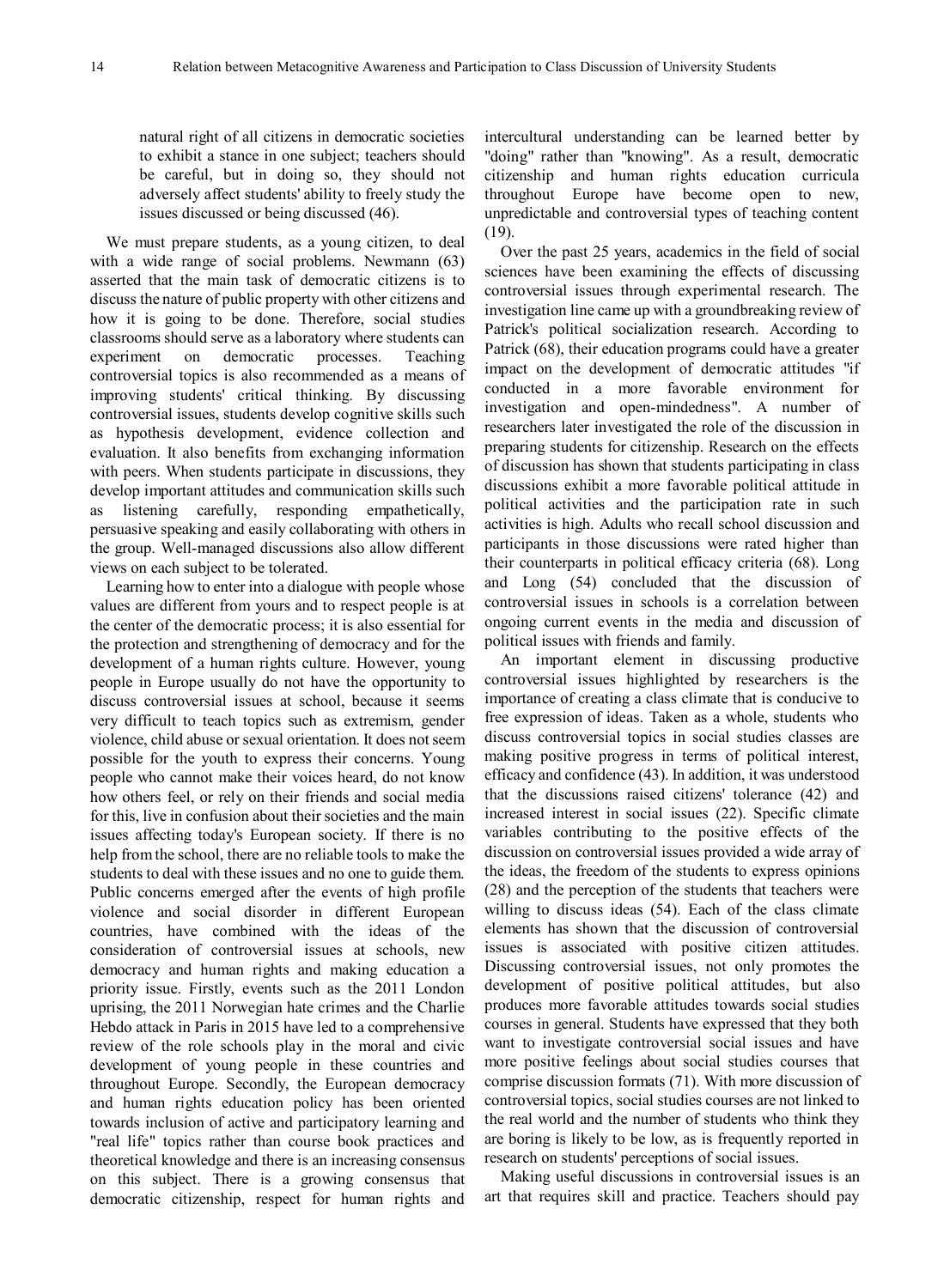attention to their role that will take place in discussion in order to prepare for discussions and to ensure that the interactions are fruitful. Those who teach the correlation between exploitation, oppression and sovereignty in society often face students who are actively resisting these discussions. While challenging our information needs, such students are resistant to challenging the claims of our textbooks and other course materials, morally legitimizing the existing system of power and making the alternatives spiritually illegitimate. University students represent a diverse population of dynamic individuals. Students resist for controversial issues for a variety of reasons, such as personality conflicts with teachers, daily stress, effects on emotional rights and genuine intellectual disagreement. When they start the university, they realize they will have to take various courses to get a degree. They rarely challenge the validity of information presented to them, even if they can complain about courses such as economics and philosophy (47).

Controversial issues that can be defined as issues that generate strong emotions and divide opinions in communities and societies range from local to global, for example, from the construction of mosques to the reduction of greenhouse gas emissions. Some are remaining in the agenda for a long time, such as inter-sectarian divisions among communities. Others are far more recent: such as the radicalization of young people around Islam in European countries are. They also vary according to time and space. The atrocities in the school may be highly controversial in one country, but may also be an accepted part of life in another. Similarly, bilingual education, bottled water or the Islamic headscarf are also controversial topics. Almost any topic can always create controversy and new discussions can arise day by day. Controversial issues represent great values and interest conflicts when combined with controversial claims about underlying facts. They tend to be complicated by non-compliant answers. They create strong emotions and tend to create or strengthen divisions that create suspicion and distrust among people (19).

More than one curriculum model, aimed at preparing teachers for providing education to students with different qualifications, characterized the contemporary curriculum landscape (29). Teachers of anti-repressive education (50), critical multicultural education (56), feminist pedagogy (21) and culturally related pedagogy (52), suggest frameworks, methods and strategies that guide teaching and learning-oriented preparation. It is known that when it is time to plan and teach lessons, teachers have the freedom to decide what to and how to teach (11, 83). Social sciences teachers have the responsibility to present their students various perspectives in different ways that will provide them with the opportunity to practice their democratic citizenship skills and to make presentations on different topics (60). This means that students discuss and are prepared and determined not only in terms of the history of

civilization, but also in terms of the development of today and tomorrow of humankind. This often means that controversial issues - or issues that create controversy belong to the lessons of social studies (19).

## **Metacognitive Awareness**

Metacognitive awareness consists of beliefs and knowledge about factors such as task, individual and strategy that interact during any cognitive activity. Metacognition is defined as the student's own knowledge of the learning task or learning process (18). Wenden (88) classified metacognition knowledge into three different but related pieces of information: personal information (general information that can facilitate or impede learning such as age, language abilities, motivation, etc.); task information (information about the purpose of a mission; the aforesaid information such as the nature of a specific task and knowledge and skills required to complete a task also includes the information that a duty necessitates) and strategic information (strategy used for managing, navigating and organizing learning). Social sciences teachers and prospective teachers with no metacognitive awareness may not succeed in using controversial subjects as an effective teaching method in social studies classes, similar to the case of the "One cannot give what he does not own" (7) called as the Peter Effect. It will not be easy for a prospective teacher who is unaware of his or her accumulation, competence and abilities and oneself to succeed in solving everyday problems and providing good training to his/her students when they start teaching profession. As Yunus Emre has said: "*Knowledge is to understand: to understand who you are. If you do not know who you are What's the use of learning?*. Education will not go beyond a useless effort if it does not function as a guide in the self-identification process of the individual. It is widely acknowledged that growing mobile libraries, make students to find cities on empty maps, to give the best marks to the one who gives the best memorized information does not contribute to growing individuals who think critically and creatively and solve problems are self-confident and self-realized.

Metacognition; is an important concept that has maintained its popularity in the field of cognitive psychology and education since the 1970s. Metacognition is defined in many different ways depending on context. John Flavell was the first to use this term in the field of education. Flavell (35) explained the metaphor in the following way; Metacognition refers to the individual's knowledge of cognitive processes and output or his/her knowledge about anything related to them. According to Dunslosky & Thiede (27), metacognition is individual's usage of high-level mental processes such as planning to learn, using appropriate strategies and skills to solve a problem, making predictions about his/her performance and adjusting learning dimensions. Briefly, metacognitive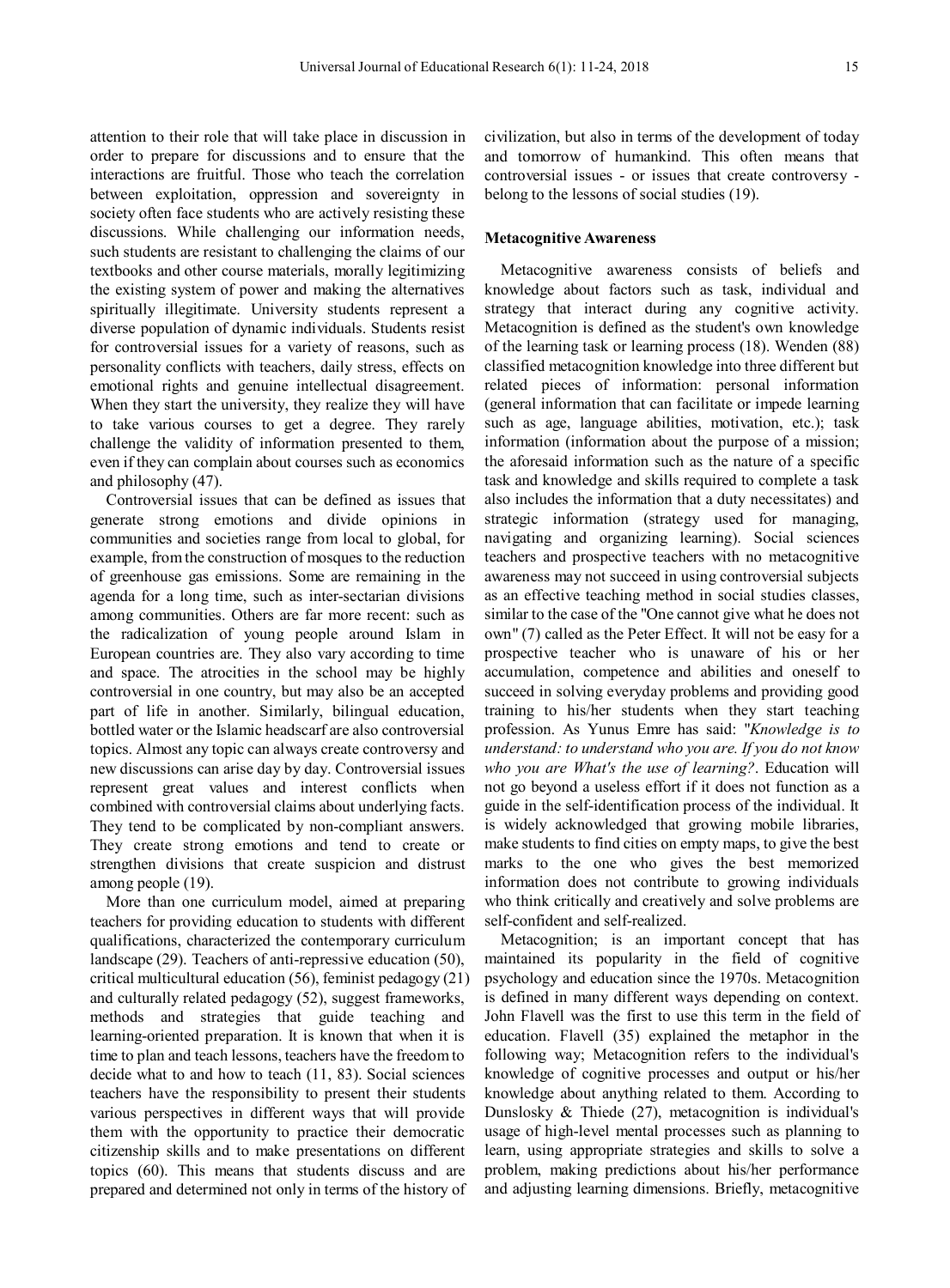awareness involves recognition of what the individual does or does not know, controlling his or her mental processes, taking the learning responsibility, being aware of his/her own learning strategies, evaluating his own learning, planning, monitoring and managing his knowledge. While many students use metacognitive strategies while reading books, it cannot be argued that all students know how and why to use them. Strategy utilization is a developmental issue which argues that there may be a difference based on the academic year (5). Awareness-raising and monitoring, are very important processes of discussing controversial issues and qualified reading (4, 69, 76). Metacognitive awareness involves the strategy to be utilized and knowing which strategy fits the task (82).

The view that metacognition is important for learning has been widely accepted. According to most teachers and researchers, students' thinking about their own learning strategies and mental processes makes them more successful. It is also stated that the metacognition plays an important role in improving self-regulation skills, problem solving and critical thinking. The formation of metacognition has been a subject that has been studied extensively by educational psychologists since the 1970s (9, 35, 37, 70, 90). Definitions vary according to context (41). The well-known and widely spoken aspect of metacognition is that it develops over time (87). Strategies can be taught and adopted, but they do not always get narrated to the contexts (37). Researches have also shown that a large proportion of children and adults tend to fail to monitor their thoughts, especially when performing routine tasks (39). Many studies have been conducted on the concept of metacognition for the past 25 years (45). It can be argued that there are not enough studies on the subject in our country and that there is not yet a consensus on the naming of the concept. The concept of cognitive awareness has been included in the literature in our country with various expressions. Erden & Akman (31) defined the concept of "metacognition" as "cognition knowledge" with its original name; Açıkgöz (1) and Demirel (23) defined it as "metacognitive"; Aral (6) as "metacognitive information"; Senemoğlu (78) as "executive cognition"; Küçük-Özcan (51) and Demir-Gülşen (24) as "metacognition"; Bedir (10) as "the way of using information" and Doğanay (26) as "cognitive awareness" (40).

The difference between metacognition and cognition is another important aspect of the field. According to Brown (14), the difference between metacognition and cognition that the person is aware of the cognition in metacognition and it can be used suitably for circumstances. Garner (38) explained the difference between cognition and metacognition as follows: Cognition is the information required to perform a task or solve a problem and the metacognition is the information needed to understand how a task is performed or a problem is solved (77). Flavell (35) and Baker (8) defined metacognition as the cognitive

processes that one has in a broader sense. Despite many different definitions in the literature, according to many researchers, the metacognition consists of two main components (33, 36, 57, 58, 61, 74). These are cognitive information and cognitive regulation skills. While cognitive knowledge is related to the information obtained through cognitive processes and the ability to control cognitive processes, cognitive strategies are about whether cognitive activities are controlled and cognitive goals are achieved (45). While cognitive information is relevant for how one person knows and understands learning paths and memory, cognitive adjustment skills are related to how a person organizes and adjusts his/her learning and memory. Cognitive information is divided into three groups. These are the Declarative Knowledge, Procedural Knowledge and Conditional Knowledge. Explanatory knowledge is our knowledge of how we learn and what affects how we learn. Methodological knowledge is our knowledge of the best learning and memory techniques for us. Conditional Knowledge, on the other hand, is the knowledge of where we can use different cognitive strategies. For an overall evaluation, cognition knowledge is our knowledge of how we learn, our knowledge of which strategies and paths are effective when we learn and knowledge of in which situations cognitive activities are most effective for us (75). Cognitive regulation skills are, unlike cognitive knowledge, the actual activities that will strengthen one's learning and memory. Cognitive regulation skills are divided into five groups. These are; Planning Strategies, Monitoring Strategies, Evaluation Strategies, Debugging Strategies and Information Management Strategies (74).

If students have developed their cognitive regulation skills and their cognitive knowledge, that means they are using their metacognition and they are academically superior. Thus, it is very important to investigate the correlation between academic achievement of students and their metacognitive knowledge and skills (89). In some studies, it was found that there is a significant correlation between achievement level and cognitive regulation skills (24, 16). Hence Sperling, Howard, Staley, & DuBois, (80) found a positive relationship between components of metacognition, cognitive knowledge and cognitive regulation skills and academic achievement. Kruger & Dunning (49) noted the importance of metacognition in learning because it is a powerful predictor of academic success. Students with strong metacognitive awareness perform better and think more strategically than students with weak metacognitive awareness (20, 37). Yet, Everson & Tobias (33) suggested that metacognition makes students more strategic in learning. Metacognitive awareness provides students with the opportunity to plan, to monitor and to evaluate their own learning so that students who take their own responsibilities in all parts of the learning process apply their knowledge to encountered problems more easily and become more successful (74). Successful students are those who are aware of when they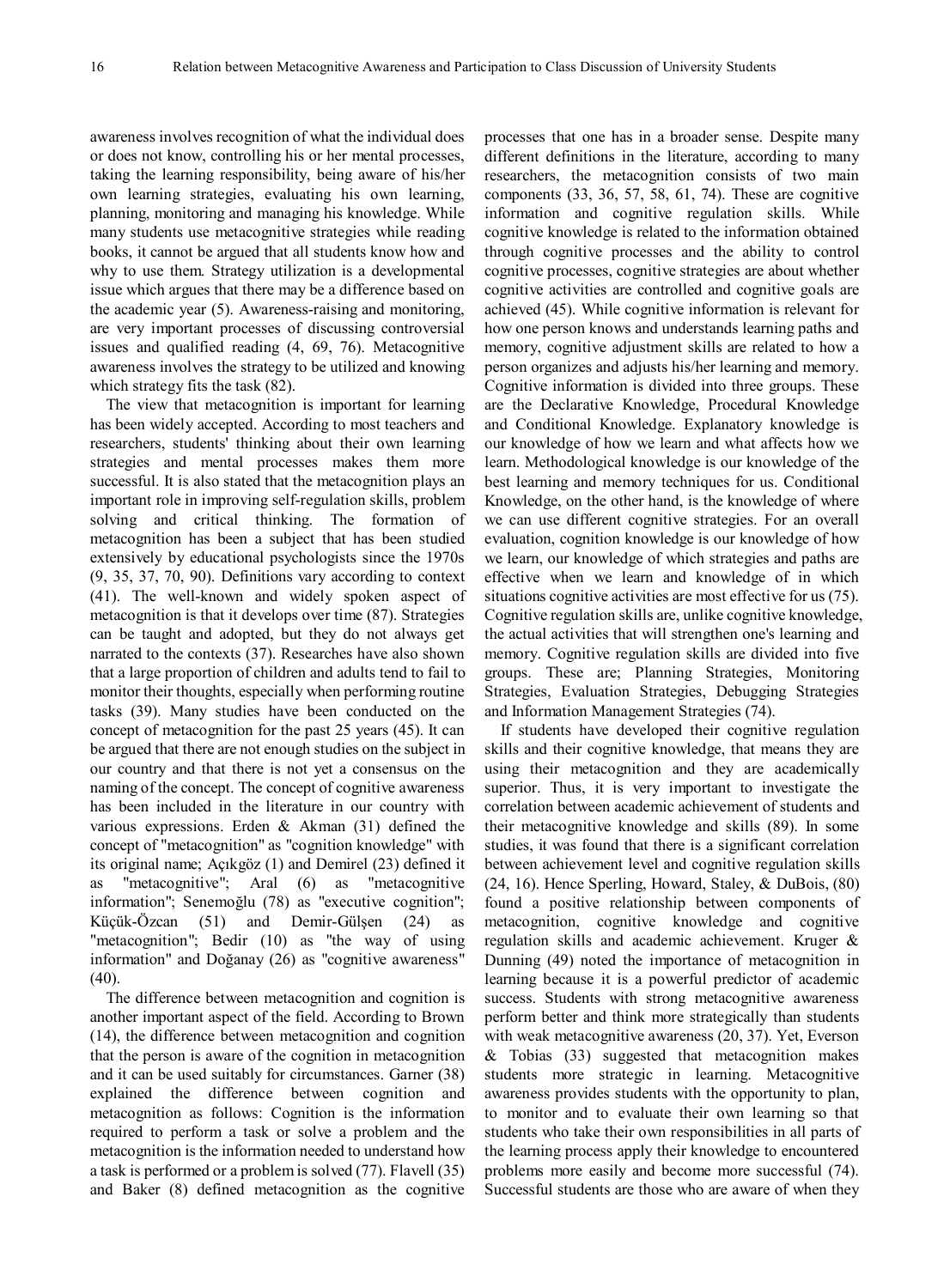act and do not act strategically. Effectiveness is related to whether it is done consciously  $(65)$ .

Human intelligence is primarily developed through speaking and listening. Our life quality depends on the quality of our thinking and our ability to share and discuss with others. Speech, literacy and associating with others are specific to us, unique to our abilities. This is the basis of verbal and emotional intelligence. Teaching dialogue skills to children is a purpose in itself and a fundamental thought and communicative competence that forms the basis for other skills such as creativity, reasoning and metacognition. What children need to be able to succeed by solving their problems is to learn to listen to each other as adults, to be responsive to others' ideas and willing to change their ideas by thinking about others (34).

The life quality of human beings will increase with thought sharing and discussion and this increase is achieved by means of an adequate development of mental faculties such as critical and creative thinking, raising metacognitive awareness and problem solving. Despite the obvious connection between metacognitive awareness and discussion, there was no study investigating the correlation between metacognitive awareness and controversial topics and social studies education, especially in the domestic literature. Therefore, the aim of this research is to assess the correlation between the metacognitive awareness of prospective teachers and their views on participating in discussion.

### **Research Questions**

- 1. Is there a correlation between demographic variables (grade levels and departmental differences, gender and general academic scores and number of books read) and participation in discussion?
- 2. Is there a correlation between metacognitive awareness and participation in discussion?
- 3. How extensively does metacognitive awareness predict participation in discussion?

# **2. Method**

#### **Sample**

The sample of this study was composed of 229 students studying at the education faculty of a university located in the South-East region of Turkey. Using stratified sampling method, it is ensured that at least 30 students from each grade participate in the study. 75 first grade students, 40 second grade students, 71 third grade students and 43 fourth grade students participated in the study. The age of the students ranges from 18-29. However, the majority of the students are between the ages of 18-23. 107 teacher candidates from social studies teaching department, 55

from primary school teaching department and 67 from Turkish language teaching department participated in the study. 164 of the teacher candidates participated in the study are women and other 65 are men.

#### **Data Collection Tools**

The aim of this research is to reveal the correlation between the views of education faculty students on participating in discussion and their metacognitive awareness. Thus, Metacognitive Awareness Inventory developed by Schraw & Dennison (74) and validated by Akın, Abacı, & Cetin (2) in Turkish and Classroom Discussion Scale developed by Kelly (48) and validated as Discussion Participation Scale (3) in Turkish were used. Discussion Participation Scale, which is the first dimension of the discussion participation scale consisting of three sections, was used in this study. In this study, only the first dimension of the Discussion Participation scale consisting of three sections was used. The reason behind this is that the first dimension is related to the thoughts of students on discussion participation and the other two dimensions reveal their experiences. Only the first dimension was used as a data collection tool as the aim in this study was to determine students' thoughts.

#### **Metacognitive Awareness Inventory**

Metacognitive awareness inventory consists of two main parts. The first part, which is cognitive knowledge, is to know what you know about yourself, what strategies you use and what strategies are better in which situations. Explanatory, conditional and procedural knowledge are considered to be the three main concepts that constitute conceptual knowledge. The first cognitive knowledge part contains Explanatory Knowledge, Procedural Knowledge and Conditional Knowledge, while the second part, in which the cognition is organized, contains Planning, Monitoring, Evaluation, Debugging and Knowledge Management sub-factors. The second part is to know the strategies and ways and monitoring, correcting and evaluation activities that the student uses in his/her learning. The first factor, "explanatory knowledge" contains beliefs about the individuals' structure of learning tasks, cognitive goals and personal abilities and consists of 7 items. "I am aware of my mental strengths and weaknesses" can be shown as an example of the items in this factor. The second factor, "procedural knowledge", consists of 4 items. The items collected under this factor assess the level of knowledge on how to use the strategies to solve a problem and the level of using and organizing knowledge and skills of the individual. "I am aware of which strategies I use when working" can be shown as an example of the items. The third factor is the "conditional knowledge". The items of this factor measure when and why the individual uses descriptive and procedural knowledge and the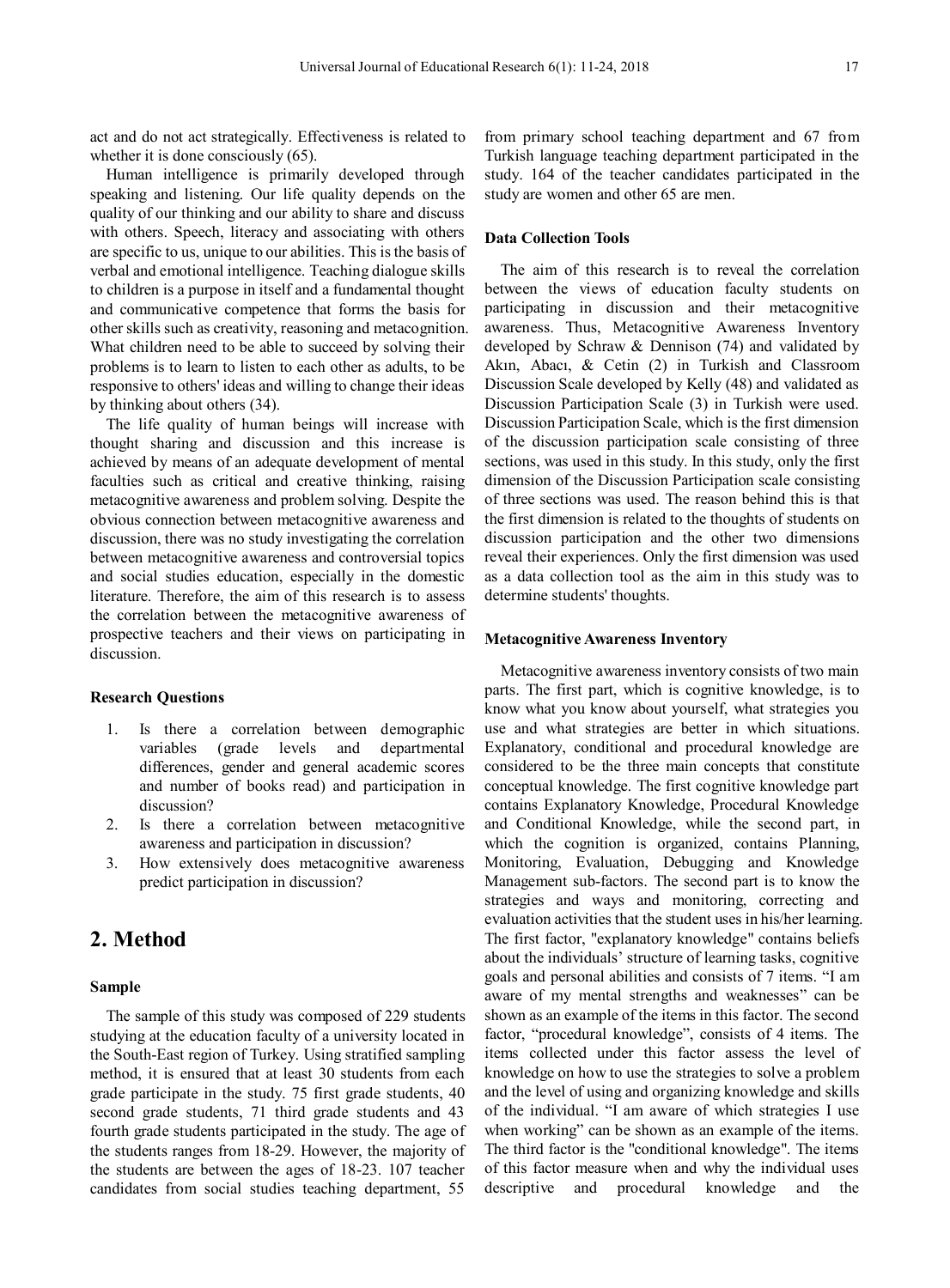sub-dimension consist of 6 items. "I know which strategies would be more useful" can be shown as an example item of situational knowledge. Explanatory knowledge, procedural knowledge and situational knowledge are under main dimensions of cognition knowledge. The fourth sub-dimension is "planning". The items collected at this factor include the choosing appropriate learning strategies and implementing cognitive resources for effective performance and consist of 7 items. "I think of different ways to solve a problem and choose the best one among them" can be shown as an example of these items. The "monitoring", which is determined as the fifth factor, consists of 8 items. The items under this factor reflect the analysis of the individual's performance, estimation of future performance, evaluation of the efficiency of learning strategies and the identification of performance errors. "I regularly check whether I can achieve my goals" can be shown as an example of these items. The sixth factor is "evaluation" and consists of 6 items. The items in this factor measure the individual's evaluation of learning outcomes and productivity. "I make a summary of what I learned after completing my studies" can be given as an example of the items under the evaluation dimension. The seventh factor in inventory is "debugging". The items under this factor include correcting individual's errors in the performance and understanding; and this sub-item consists of 5 items and "I change the strategies that I use when I cannot understand the knowledge" can be shown as an example of the items under this sub-dimension. The eighth and last factor is "knowledge management". The items under this factor include skills such as organizing, detailing, summarizing, etc., to process knowledge more efficiently and consist of 9 items. "I divide my work into small steps while studying" can be given as an example of these items. The factors of planning, monitoring, evaluation, debugging and knowledge management are under the main dimension of cognition organization.

#### **Discussion Participation Scale**

The discussion participation scale originally consists of three main parts. The first factor consists of 13 items related to participating in discussion and measures the thoughts of the individual participating in discussion. It consists of 13 items, 7 of which are reverse. Statements such as "I have difficulty in expressing my ideas" and "I enjoy class discussions" can be given as examples of these items. The first of the two other factors is the Factors Affecting Participation and the second is the Discussion as a Value. In this study, the reason behind using discussion participation sub-scale is to determine only the thoughts of participants related to the discussion. The other two sub-dimensions are rather related to the experience of the participants.

# **3. Findings**

Metacognitive awareness inventory sub-dimensions and general reliability scores used in this study are given in the table below.

| Dimensions                   | Cronbach's Alpha Reliability Coefficient |
|------------------------------|------------------------------------------|
| <b>Explanatory Knowledge</b> | .73                                      |
| Procedural Knowledge         | .60                                      |
| Declarative Information      | .68                                      |
| Planning                     | .77                                      |
| Monitoring                   | .76                                      |
| Evaluation                   | .68                                      |
| Debugging                    | .66                                      |
| Knowledge Management         | .78                                      |
| General                      | .95                                      |

Table 1. Metacognitive awareness inventory reliability coefficients

When the coefficients of general reliability and coefficients of sub-dimensions are examined, it can be concluded that this inventory is reliable. According to DeVellis (25), it is ideal that the Cronbach Alpha coefficients are greater than 0.7. However, when the number of items in each sub-dimension is less than 10, the Cronbach Alpha coefficient is commonly found around 0.5 (66). The sub-dimensions with coefficient below 0.7 are those below 10. The reliability coefficient of the participation in discussion scale was calculated as 0.79 in this study.

## **The Correlation between Demographic Variables and Participation in Discussion**

Whether or not there is a correlation between demographic variables and participation in discussion was examined by interaction analysis. There was no statistically significant correlation between grade level and departmental differences, gender and general academic scores of students participating in the study and their participation in discussion. Likewise, there was no significant correlation between demographic variables and metacognitive awareness. However, it is found that there is a significant correlation between book reading and the participating in discussion score. The correlation between book reading and participating in discussion is given in the table below.

According to Table 2, it is discovered that there are significant differences between those who read 1-5 books, those who read 6-10 books and those who read books over 21 books. Accordingly, as the number of book readings increases, the participation in discussion scores also increase.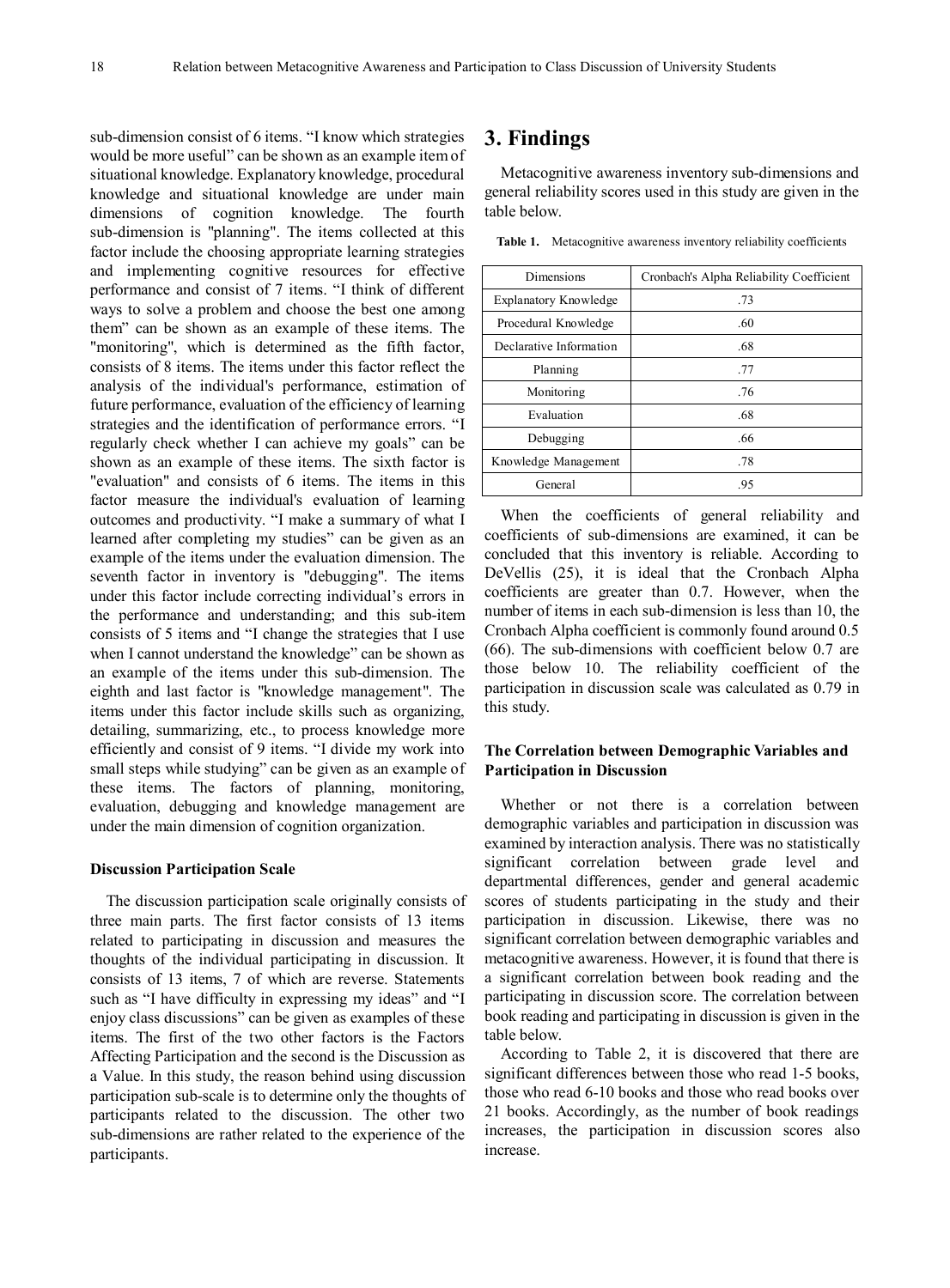| Number of<br><b>Books</b> | N   | Mean   | Std.<br>Deviation | f    | P     | The groups<br>with<br>difference |
|---------------------------|-----|--------|-------------------|------|-------|----------------------------------|
| $1-5(1)$                  | 65  | 2.7156 | .39529            |      |       |                                  |
| $6-10(2)$                 | 58  | 2.8848 | .45381            |      |       |                                  |
| $11-20(3)$                | 40  | 2.8875 | .49801            | 5.64 | 0.001 | $1-2, 1-4$                       |
| 21 and over<br>(4)        | 69  | 3.0423 | .49481            |      |       |                                  |
| Total                     | 232 | 2.8847 | .47278            |      |       |                                  |

**Table 2.** One-way variance analysis results of the correlation between book reading and participation in discussion

## **Is There a Correlation between the Participation Scores of the Discussion and Metacognitive Awareness?**

A correlation analysis was performed to determine whether there was a statistically significant correlation between metacognitive awareness and participation in discussion.

**Table 3.** Participation in discussion and metacognitive awareness correlation analysis

|                  |                        | Participation in<br>discussion | Metacognitive<br>Awareness |
|------------------|------------------------|--------------------------------|----------------------------|
| Participation in | Pearson<br>Correlation |                                | $.305***$                  |
| discussion       | $Sig.$ (2-tailed)      |                                | .000                       |
|                  | N                      | 232                            | 232                        |
| Metacognitive    | Pearson<br>Correlation | $305$ **                       |                            |
| Awareness        | Sig. (2-tailed)        | .000                           |                            |
|                  |                        | 232                            | 232                        |

\*\*. Correlation is significant at the 0.01 level (2-tailed).

Here is a moderately significant correlation (.30-.49 moderate significance) between metacognitive awareness and participation in discussion according to the table (r  $=$ .30, n  $=$ 232, p < 0.005). It means that as metacognitive awareness increases, participation in discussion increases. The correlation between the sub-dimensions of the metacognitive awareness inventory and participation in discussion was also examined. This correlation is given in the table below.

**Table 4.** The relationship between sub-dimension of metacognitive awareness inventory and participation in discussion

|                  |                        | Participation in<br>discussion | Explanatory<br>Knowledge | Procedural<br>Knowledge | Declarative<br>Information |              |              |              | PlanningMonitoringEvaluationDebugging | Knowledge<br>Management |
|------------------|------------------------|--------------------------------|--------------------------|-------------------------|----------------------------|--------------|--------------|--------------|---------------------------------------|-------------------------|
| Participation in | Pearson<br>Correlation | $\mathbf{1}$                   | $.271$ **                | $.258***$               | $.266$ **                  | $.223***$    | $.281**$     | $.264***$    | $.168*$                               | $.267**$                |
| discussion       | Sig.<br>$(2-tailed)$   |                                | .000                     | .000                    | .000                       | .001         | .000         | .000         | .010                                  | .000                    |
| Explanatory      | Pearson<br>Correlation |                                | $\mathbf{1}$             | $.585***$               | $.717***$                  | $.643***$    | $.727***$    | $.622**$     | $.517***$                             | $.686**$                |
| Knowledge        | Sig.<br>$(2-tailed)$   |                                |                          | .000                    | .000                       | .000         | .000         | .000         | .000                                  | .000                    |
| Procedural       | Pearson<br>Correlation |                                |                          | $\mathbf{1}$            | $.544***$                  | $.587**$     | $.634***$    | $.598***$    | $.449***$                             | $.544***$               |
| Knowledge        | Sig.<br>$(2-tailed)$   |                                |                          |                         | .000                       | .000         | .000         | .000         | .000                                  | .000                    |
| Declarative      | Pearson<br>Correlation |                                |                          |                         | 1                          | $.613***$    | $.654**$     | $.618***$    | $.534***$                             | $.655***$               |
| Information      | Sig.<br>$(2-tailed)$   |                                |                          |                         |                            | .000         | .000         | .000         | .000                                  | .000                    |
| Planning         | Pearson<br>Correlation |                                |                          |                         |                            | $\mathbf{1}$ | $.779***$    | $.750^{**}$  | $.527***$                             | $.680^{**}$             |
|                  | Sig.<br>$(2-tailed)$   |                                |                          |                         |                            |              | .000         | .000         | .000                                  | .000                    |
| Monitoring       | Pearson<br>Correlation |                                |                          |                         |                            |              | $\mathbf{1}$ | $.713***$    | $.507**$                              | $.678^{\ast\ast}$       |
|                  | Sig.<br>$(2-tailed)$   |                                |                          |                         |                            |              |              | .000         | .000                                  | .000                    |
| Evaluation       | Pearson<br>Correlation |                                |                          |                         |                            |              |              | $\mathbf{1}$ | $.538***$                             | $.679**$                |
|                  | Sig.<br>$(2-tailed)$   |                                |                          |                         |                            |              |              |              | .000                                  | .000                    |
| Debugging        | Pearson<br>Correlation |                                |                          |                         |                            |              |              |              | 1                                     | $.577***$               |
|                  | Sig.<br>$(2-tailed)$   |                                |                          |                         |                            |              |              |              |                                       | .000                    |
| Knowledge        | Pearson<br>Correlation |                                |                          |                         |                            |              |              |              |                                       | $\mathbf{1}$            |
| Management       | Sig.<br>$(2-tailed)$   |                                |                          |                         |                            |              |              |              |                                       |                         |

\*\*. Correlation is significant at the 0.01 level (2-tailed).

\*. Correlation is significant at the 0.05 level (2-tailed).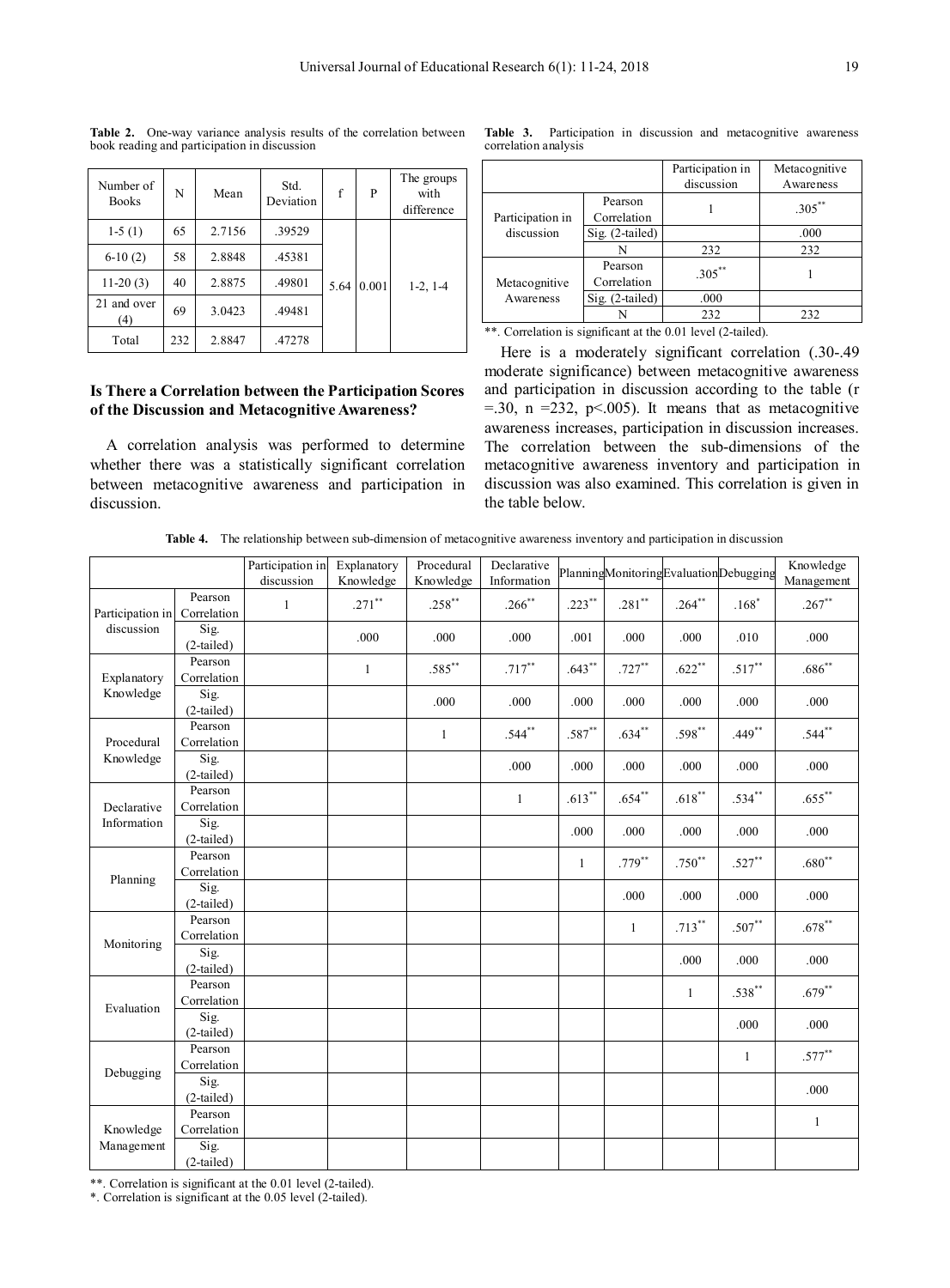Significant relationships were found between the participation in discussion and the sub-dimension of the metacognitive awareness inventory. However, as seen in the table, these effects are all weak effects. The correlation coefficient of all of them is under 30. They have a moderate effect jointly.

## **How Extensively Does Metacognitive Awareness Predict Participation in Discussion?**

A simple linear regression analysis was performed to determine whether the metacognitive awareness and its sub-dimensions predict participants' participation in discussion or not.

Before the simple linear regression analysis is performed, it is necessary that there are no extreme values of the data that will enter the regression. For this purpose, Mahalanobis distances of data should be analyzed. Mahalanobis distance critical value with 7 sub-dimensions and one general total in 8 variant regression analyzes is 26.13 (55). Four kinds of data analysis that larger than 26.13 were excluded from the study. The VIF values are checked to determine if there is a multi-colinearity problem in the data set. All of the VIF values are below 10, indicating that there is no problem in the data set related to co-linearity (66).

| Model 1<br>Variables |                            | The predicted variable: Participation in discussion |            |      |       |      |                            |                         |                      |           |            |  |  |
|----------------------|----------------------------|-----------------------------------------------------|------------|------|-------|------|----------------------------|-------------------------|----------------------|-----------|------------|--|--|
|                      |                            | B                                                   | Std. Error | Beta |       | Sig. | Zero-order<br>Correlations | Partial<br>Correlations | Part<br>Correlations | Tolerance | <b>VIF</b> |  |  |
|                      | Constant                   | .859                                                | .221       |      | 8.409 | .000 |                            |                         |                      |           |            |  |  |
|                      | Metacognitive<br>Awareness | .279                                                | .059       | 298  | 4.699 | .000 | .298                       | .298                    | .298                 | .000      | 1.000      |  |  |

**Table 5.** Simple linear regression analysis on participation in discussion

 $R = 0.298$ 

 $R^2 = 0.089$ 

As seen in table 5, participant's metacognitive awareness levels have a significant (F  $(1, 226) = 22.08$ , p = .000) effect on participation in discussion. According to this model, the metacognitive awareness levels of the students explain 8.9% of the variance of SBS achievements  $(R = 298, R^2 = 089)$ .

Multiple regression analysis (Enter method) was performed to determine which sub-dimensions of metacognitive awareness are correlated with participation in discussion. There are information management, debugging, monitoring, evaluation and planning in cognitive editing skills while explanatory, procedural and conditional knowledge are included in the cognitive knowledge sub-dimension. Multiple regression analysis results are given in the following table.

|                | Model                      |         | Unstandardized Coefficients | Standardized<br>Coefficients | $\mathbf{f}$ | Sig.    |            | Correlations |         | <b>Colinearity Statistics</b> |            |
|----------------|----------------------------|---------|-----------------------------|------------------------------|--------------|---------|------------|--------------|---------|-------------------------------|------------|
|                |                            | B       | Std. Error                  | Beta                         |              |         | Zero-order | Partial      | Part    | Tolerance                     | <b>VIF</b> |
|                | (Constant)                 | 1.832   | .219                        |                              | 8.385        | .000    |            |              |         |                               |            |
| $\overline{2}$ | Explanatory<br>Knowledge   | .077    | .081                        | .093                         | .952         | .342    | .267       | .063         | .060    | .423                          | 2.366      |
|                | Procedural<br>Information  | .128    | .063                        | .165                         | 2.022        | $.044*$ | .279       | .134         | .128    | .605                          | 1.654      |
|                | Declarative<br>Information | .079    | .072                        | .103                         | 1.099        | .273    | .262       | .073         | .070    | .457                          | 2.189      |
|                | (Constant)                 | 1.952   | .218                        |                              | 8.966        | .000    |            |              |         |                               |            |
|                | Planning                   | $-.056$ | .088                        | $-.077$                      | $-.641$      | .522    | .230       | $-.043$      | $-.041$ | .285                          | 3.506      |
|                | Monitoring                 | .193    | .092                        | .241                         | 2.094        | $.037*$ | .292       | .139         | .134    | .309                          | 3.232      |
|                | Evaluation                 | .070    | .084                        | .091                         | .828         | .408    | .254       | .056         | .053    | .341                          | 2.930      |
|                | Debugging                  | $-.026$ | .059                        | $-.037$                      | $-.450$      | .653    | .155       | $-.030$      | $-.029$ | .608                          | 1.646      |
|                | Knowledge<br>Management    | .078    | .080                        | .096                         | .967         | .335    | .249       | .065         | .062    | .414                          | 2.415      |

**Table 6.** The sub-dimensions regression analysis

As seen in the table, there is a significant correlation between procedural knowledge and monitoring sub-dimensions and participation in discussion. According to this, it can be seen that the process information and monitoring sub-dimensions can predict participation in discussion. A stepwise regression analysis was performed to determine which of these two sub-dimensions could better predict. Stepwise regression results are given in the table below.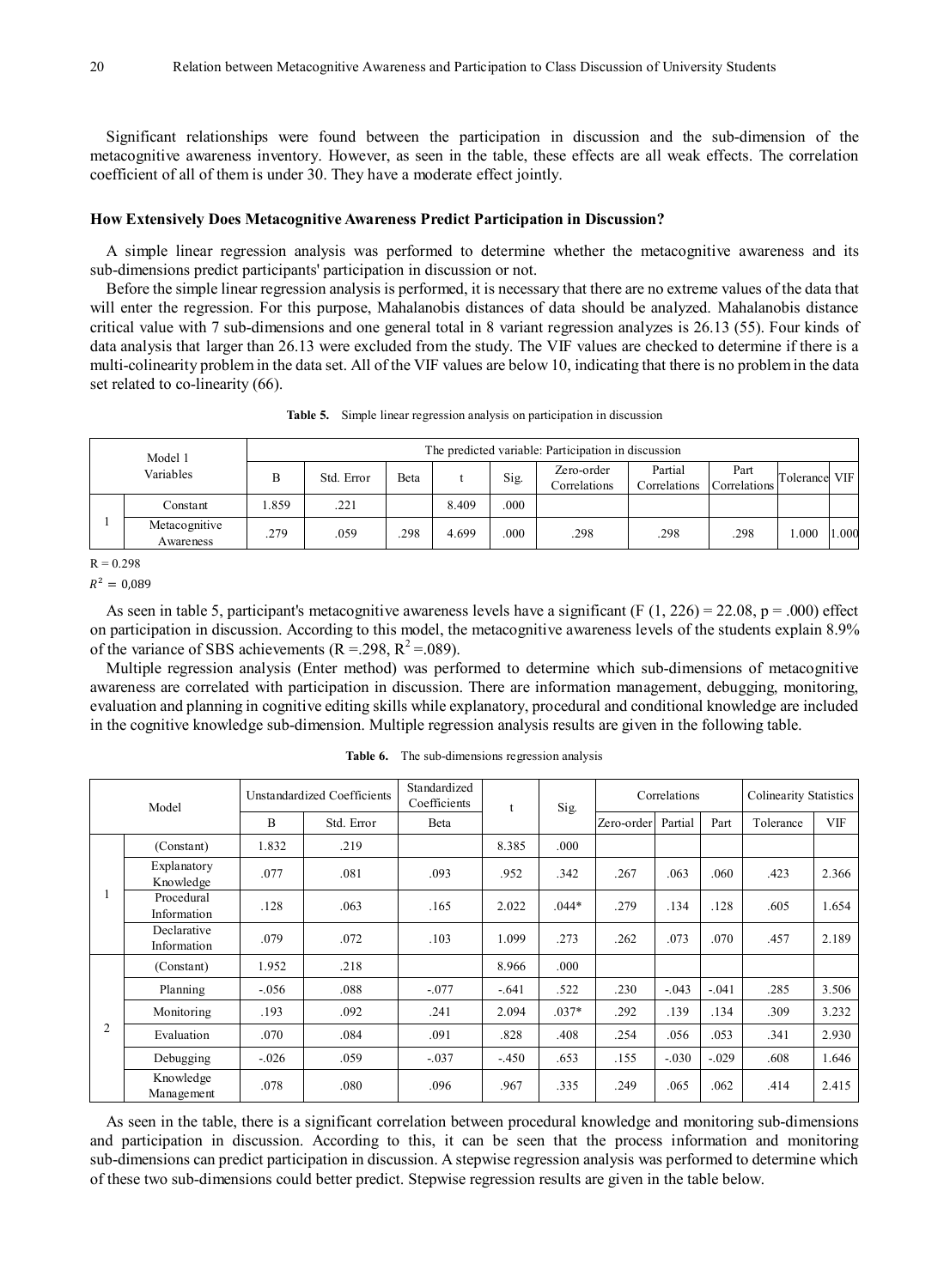**Table 7.** The Stepwise linear regression analysis of the participation in discussion

|           |  | Model 1    | The predicted variable: Participation in discussion |       |     |       |                         |                                          |     |           |            |       |  |  |  |
|-----------|--|------------|-----------------------------------------------------|-------|-----|-------|-------------------------|------------------------------------------|-----|-----------|------------|-------|--|--|--|
| Variables |  |            | Std. Error Beta                                     |       |     | Sig.  | Zero-order Correlations | Partial Correlations   Part Correlations |     | Tolerance | <b>VIF</b> |       |  |  |  |
|           |  | Constant   | 2.050                                               | 0.185 |     | 1.094 | .000                    |                                          |     |           |            |       |  |  |  |
|           |  | Monitoring | .234                                                | .051  | 292 | 4.592 | .000                    | 292                                      | 292 | .292      | .000       | 1.000 |  |  |  |

R=0.292

 $R^2 = 0.085$ 

According to Table 7, there is a significant correlation between the Participation in Discussion and the sub-dimension of Metacognitive Awareness  $(F (1,228))$ 21.089; p=.000). According to this model, the Monitoring sub-dimension alone accounts for 8.5% of the participation in discussion  $(R=292; R^2=0.085)$ . The procedural knowledge sub-dimension is derived from the regression equation in this model.

## **4. Conclusions and Discussion**

There is no significant correlation found between grade level and departmental differences, gender and general academic scores of university students who participated in this study and their participation in discussion and metacognitive awareness scores. However, there is a positive correlation between number of books read and participation in discussion. In other words, as the number of books read increases, the demand for participation in discussions increases as well. The limit values in the book reading are 5-10 and above 20. In other words, it can be said that readers who read more than 20 books are inclined to participate in discussions and the ones who read 10 are more inclined than those who read 5 books. The book is a magic thing that takes you away from the chair you are sitting in to distant lands (Katrina Mayer). The vocabulary of students who read books increases and this allows them to think and speak with more words. The thoughts that pass through their minds are expressed with more accurate words. Developing these faculties is a necessity for teacher candidates who are able to speak fluently and express themselves more clearly, because they will raise generations that we entrusted our future. Being teachers who speak their mother tongue fluently and who are aware of developments and constantly renew themselves in this context, who read much, follow books written in all fields of social sciences closely and express their thoughts by using Turkish language effectively in various platforms is a task and obligation for prospective teachers and this is the most important assurance that the country is brought to light and democracy smoothly operates with all institutions and rules.

There is a moderately significant positive relationship between participation in discussion and metacognitive awareness. Accordingly, as the participants' metacognitive awareness increases, their participation in discussion also increases. There is a weak correlation between sub-dimension of metacognitive awareness and participation in discussion. When sub-dimensions are merged, the effect of this correlation increases. As metacognitive awareness can be defined as knowledge of the individual's life, his/her past, his/her talents, his/her qualifications, why he/she should learn, what and how he/she learns and what kind of a learning process is more appropriate for him/her; then the ability of discussion is to discover one's potential, to develop the ability to express oneself, to speak the mother tongue more effectively, to know which information is necessary for the topic being discussed for himself/herself and to efficiently utilize that information in the process of discussion and to have an apparatus that will enable to develop critical and creative thinking skills as one of the most important outcomes of the learning process; the presence of a statistically positive correlation between participation in discussion and metacognitive awareness is highly significant.

To determine whether metacognitive awareness predicts participation in discussion, a simple linear regression was performed first. Accordingly, metacognitive awareness accounts for 8.9% of the variance in participation in discussion. Multiple regression analysis was conducted to determine which sub-dimension of metacognitive awareness explains participation in discussion. According to the results of multiple regression analysis, it is seen that the procedural knowledge and monitoring sub-dimensions can predict participation in discussion. A stepwise regression analysis was performed to determine which of these two sub-dimensions was more influential and it was observed that only the monitoring sub-dimension alone estimated the 8.5% of participation in discussion rate. The monitoring sub-dimension indicates individual's analyzing his/her performance, his/her estimation of future performance, assessment the effectiveness of learning strategies and identification performance errors. Then, in order to increase participation in discussion, it becomes important that the individual actually over-watches and evaluates oneself internally. In his study, Wade (86) has presented the individual factors in participating in class discussions as attitudes of classmates and the teacher behavior. He stated that individual factors were not clear, but that students might be afraid to participate in discussions because of their friends' attitude. In this study, it was found that monitoring the sub-dimension of metacognitive awareness can predict 8.5% of participation in discussion. The estimation of the performance of the person in the monitoring sub-dimension has become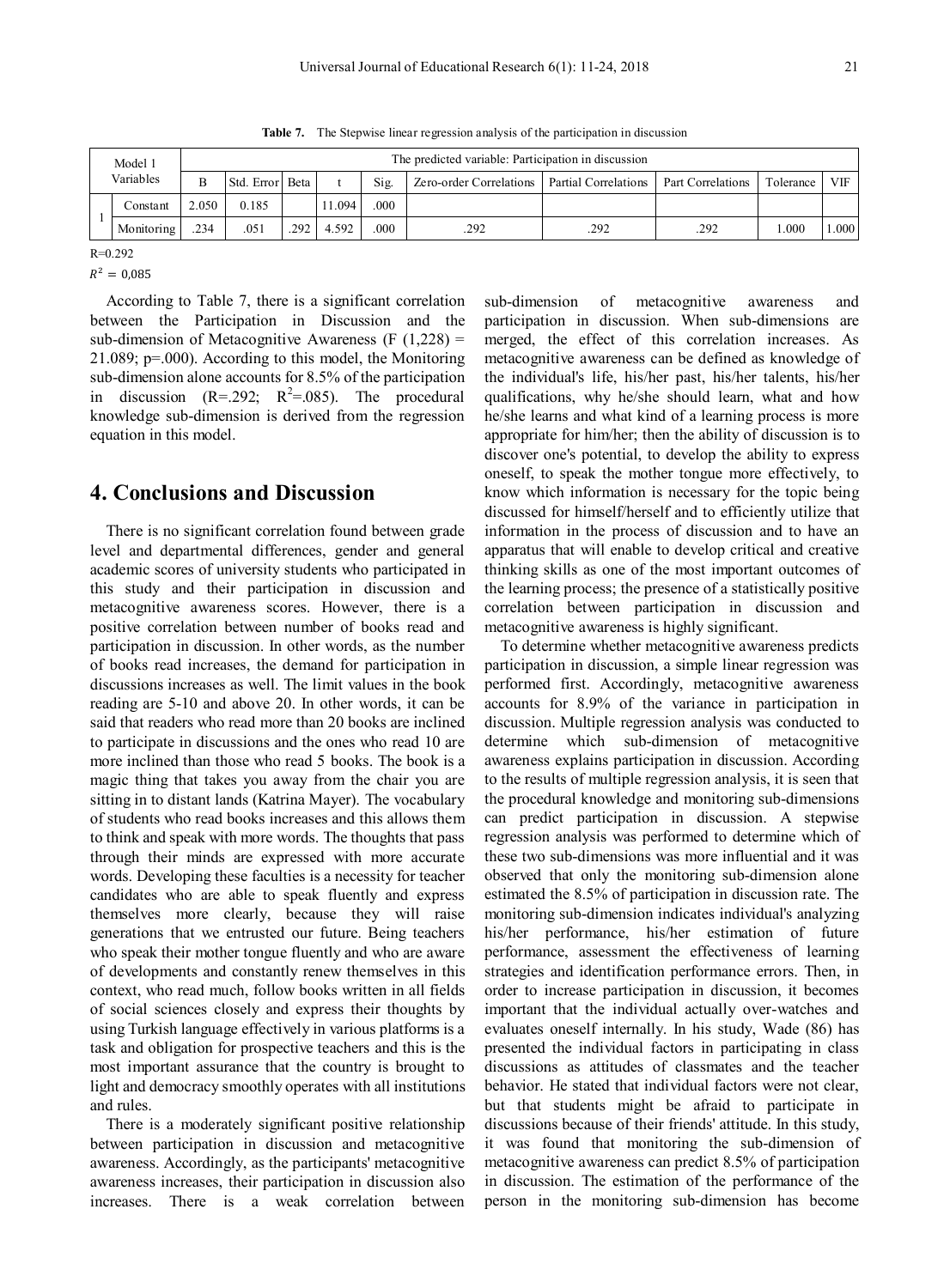important in identifying performance errors on participation in discussion.

# **REFERENCES**

- [1] Açıkgöz, K., Ü. (2016). *Etkili Öğrenme ve Öğretme* (9. Baskı). Biliş Yayıncılık, Ankara.
- [2] Akin, A., Abaci, R., & Cetin, B. (2007). The validity and reliability of the Turkish version of the metacognitive awareness inventory. *Educational Sciences: Theory & Practice*, 7(2), 671-678.
- [3] Alagoz, B. (2014). Classroom Discussion Scale of Wade: Adaptation to Turkish, Validity and Reliability Study. *International Journal of Academic Research in Business and Social Sciences*, 4 (12), 42-57, DOI: 10.6007/IJARBSS/v4-i11/1327
- [4] Alexander, p. a., & Jetton, T.L. (2000). Learning from text: A multidimensional and developmental perspective. In m. Kamil, P. Mosenthal, P. Pearson, & R. Barr (Eds.), *Handbook of reading research* (pp. 285-310). Mahwah, NJ: Lawrence Erlbaum Associates Inc.
- [5] Alexander, P. A., Graham, S., & Harris, K. R. (1998). A perspective on strategy research: Progress and prospects. *Educational Psychology Review*, 10 (2), 129-154. http://dx.doi.org/10.1023/A:1022185502996
- [6] Aral, A. O. (1999). *Guessing and metacognitive knowledge* (Master Thesis) Retrieved from Council of Higher Education Thesis Center (Thesis No. 92031).
- [7] Arrastia, M. C., Zayed, A. M., & Elnagar, H. Z. (2016). Metacognitive Awareness of Reading Strategies among English as a Foreign Language (EFL) Preservice Teachers: An Exploration of Gender and Developmental Differences. *International Research in Higher Education*, 1(2), 46-55. https://doi.org/10.5430/irhe.v1n2p46
- [8] Baker, L. (2002). "Metacognition in comprehension instruction". In C. Block & M. Pressley (Eds.), *Comprehension instruction: Research-based best practices* (pp. 77–95). New York: Guilford.
- [9] Barzilai, S., & Zohar, A. (2014). Reconsidering personal epistemology as metacognition: A multifaceted approach to the analysis of epistemic thinking. *Educational Psychologist*, 49 (1), 13-35. http://dx.doi.org/10.1080/00461520.2013.863265
- [10] Bedir, H. (1998). *The effects of using cognitive learning strategies on reading comprehension ability of Turkish students* (Doctoral Dissertation), Retrieved from Council of Higher Education Thesis Center (Thesis No. 64914).
- [11] Bickmore, K., & Parker, C. (2015). Constructive conflict talk in classrooms: Divergent approaches to addressing divergent perspectives. *Theory and Research in Social Education*, 42, 291–335. http://dx.doi.org/10.1080/00933104.2014.901199.
- [12] Boahene, L. A. (2007) Creating strategies to deal with problems of teaching controversial issues in social studies education in African schools, *Intercultural Education*, 18(3),

231-242, DOI: 10.1080/14675980701463588.

- [13] Bridges, D. (1979). *Education, Democracy and Discussion*. University Press of America.
- [14] Brown, A. L. (1980). "Metacognitive development and reading". In R. J. Spiro, B.C. Bruce, & W.F. Brewer (Eds.), *Theoretical issues in reading comprehension* (pp. 458-482). Mahwah, NJ: Erlbaum.
- [15] Brown, A. L. (1987). "Metacognition, executive control, self-regulation and other more mysterious mechanisms". In F. Weinert & R. Kluwe (Eds.), *Handbook of Child Psychology: Vol. 3*. Cognitive Development (pp. 263-340). New York: Wiley.
- [16] Case, L. P., Harris, K. R., & Graham, S. (1992). Improving the mathematical problem-solving skills of students with learning disabilities Self-regulated strategy development. *The Journal of Special Education*, 26(1), 1-19. DOI: 10.1177/002246699202600101
- [17] Chapin, J. R. (2012). *Elementary social studies: A practical guide*. Pearson.
- [18] Chen, C. C., & Tseng, D. S. (2017). "I give up and stop listening": Fostering metacognitive listening strategy awareness in the English class guestrooms in Taiwan. *Advances in Social Sciences Research Journal*, 4(11), 14-22, DOI:10.14738/assrj.411.3268
- [19] Council of Europe. (2017). *Managing controversy - Developing a strategy for handling controversy and teaching controversial issues in schools*. Council of Europe Publishing.
- [20] Coutinho, S. (2008). Self-efficacy, metacognition and performance. *North American Journal of Psychology*, 10(1), 165-172.
- [21] Crabtree, R. D., Sapp, D. A., & Licona, A. C. (2009). Introduction: The passion and the praxis of feminist pedagogy. In R. D. Crabtree, D. A. Sapp, & A. C. Licona (Eds.), *Feminist pedagogy: Looking back to move forward* (pp. 1–20). Baltimore, MD: Johns Hopkins University Press.
- [22] Curtis, C. K., & Shaver, J. P. (1980). Slow Learners and the Study of Contemporary Problems. MT *Social Education*, 44(4), 302-309.
- [23] Demirel, Ö. (2012), *Eğitim sözlüğü, Dictionary of Education*. PegemA Yayınları (5. Baskı), Ankara
- [24] Demir-Gülşen, M. (2000), "*A model to investigate probability and mathematics achievement in terms of cognitive, metacognitive and affective variables*" (Master Thesis). Retrieved from Council of Higher Education Thesis Center (Thesis No. 95378).
- [25] Desoete, A., & Roeyers, H. (2002). Off-line metacognition a domain-specific retardation in young children with learning disabilities. *Learning Disability Quarterly*, 25(2), 123-139. DOI: 10.2307/1511279
- [26] DeVellis, R. F., (2003). *Scale Development, Theory and Applications*. 2nd Edition, Sage Publications, Thousand Oaks, CA).
- [27] Doğanay, A. (1997), "Ders dinleme sırasında bilişsel farkındalıkla ilgili stratejilerin kullanımı". *Çukurova Üniversitesi Eğitim Fakültesi Dergisi*, 28(5), 34- 42.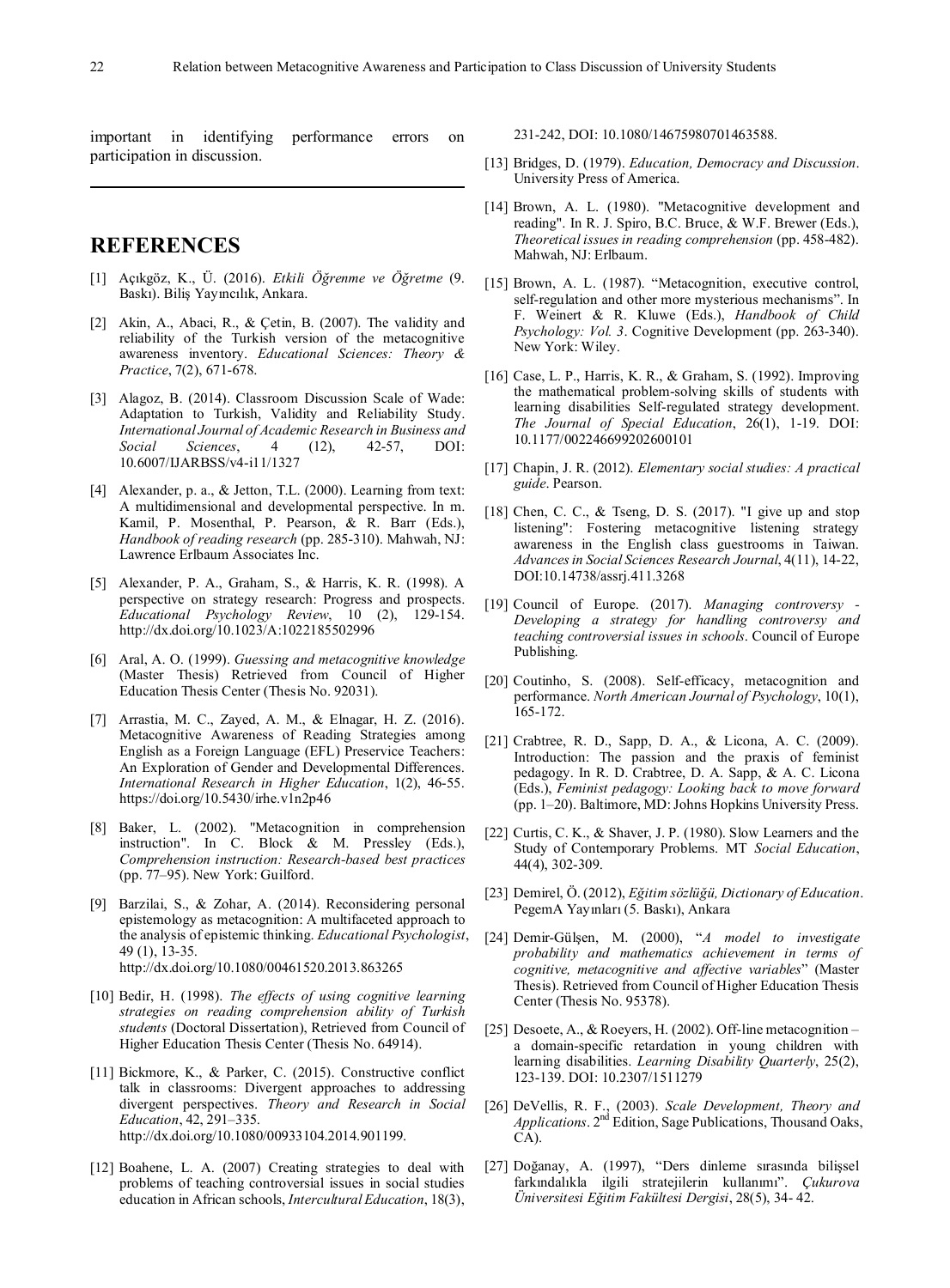- [28] Dunslosky, J., & Thiede, K.W. (1998). "What makes people study more? An evaluation of factors affects self-paced study". *Acta Psychologica*, 98(1), 37-56. https://doi.org/10.1016/S0001-6918(97)00051-6
- [29] Ehman, L. (1977). *Social Studies Instructional Factors Causing Change in High School Students' Sociopolitical Attitudes over a Two-Year Period*. Paper presented at the annual meeting of the American Educational Research Association, New York, April 1977. ED 142 480.
- [30] Engebretson, K. E. (On publishing phase). One novice teacher and her decisions to address or avoid controversial issues. *The Journal of Social Studies*. https://doi.org/10.1016/j.jssr.2017.03.001
- [31] Engle, S. H., & Ochoa, A. (1988). Educating citizens for democracy: Decision-making in social studies.
- [32] Erden, M. & Akman, Y. (1996). *Eğitim Psikolojisi: Gelişim, Öğrenme ve Öğretme.* Ankara: Arkadaş Yay.
- [33] Evans, R. W., & Saxe, D. W. (1996). *Handbook on Teaching Social Issues. NCSS Bulletin 93*. National Council for the Social Studies, 3501 Newark Street, NW, Washington, DC 20016-3167.
- [34] Everson, H. T., & Tobias, S. (1998). "The ability to estimate knowledge and performance in college: A metacognitive analysis". *Instructional Science*, 26(1), 65-79. DOI: 10.1023/A:1003040130125
- [35] Fisher, R. (2007). Dialogic teaching: developing thinking and metacognition through philosophical discussion, *Early Child Development and Care*, 177(6-7), 615-631, DOI: 10.1080/03004430701378985.
- [36] Flavell, J. H. (1979). "Metacognition and cognitive monitoring: A new area of cognitive developmental inquiry". *American Psychologist*, 34 (10), 906-911. http://dx.doi.org/10.1037/0003-066X.34.10.906
- [37] Flavell, J. H. (1987). "Speculations about the nature and development of metacognition". In *Metacognition, motivation, and understanding,* F. E. Weinert, & R. H. Kluwe (Eds.), (pp. 21-29). Hillsdale, NJ: Lawrence Erlbaum.
- [38] Garner, R., & Alexander, P.A. (1989). "Metacognition: Answered and unanswered questions", *Educational Psychologist*, 24 (2), 143-158. http://dx.doi.org/10.1207/s15326985ep24022
- [39] Garner, R. (1987). *Metacognition and reading comprehension*. Norwood, NJ: Ablex.
- [40] Garner, R. (1990). When children and adults do not use learning strategies: Toward a theory of settings. *Review of Educational Research*, 60 (4), 517-529. http://dx.doi.org/10.3102/00346543060004517
- [41] Gelen, İ. (2004). *Bilişsel Farkındalık Stratejilerinin Türkçe Dersine İlişkin Tutum, Okuduğunu Anlama ve Kalıcılığa Etkisi*. XIII. Ulusal Eğitim Bilimleri Kurultayı'nda sunulan bildiri, 6-9 Temmuz 2004, İnönü Üniversitesi Eğitim Fakültesi, Malatya.
- [42] Georghiades, P. (2004). From the general to the situated: Three decades of metacognition. *International Journal of Science Education*, 26(3), 365-383. http://dx.doi.org/10.1080/0950069032000119401
- [43] Goldenson, D. R. (1978). An Alternative View about the Role of the Secondary School in Political Socialization: A Field Experimental Study of the Development of Civil Liberties Attitudes. *Theory and Research in Social Education* 6(1), 44-72.
- [44] Hahn, C. L., Angell, A., & Tocci, C. (1988). *Civic Attitudes in Five Nations*. A paper presented at the International meeting of the Social Studies. Vancouver, British Columbia canada.
- [45] Hand, M., & Levinson, R. (2012). Discussing Controversial Issues in the Classroom. *Educational Philosophy and Theory*, 44 (6), 614-629. DOI:10.1111/j.1469-5812.2010.00 732.x.
- [46] Hangrove, R. A. (2007). *Creating creativity in the design studio: Assessing the impact of metacognitive skill development on creative abilities* (Doctoral dissertation). Retrieved from https://repository.lib.ncsu.edu/bitstream/handle/1840.16/30 48/etd.pdf?sequence=1&isAllowed=y
- [47] Harwood, A. M., & Hahn, C. L. (1990). *Controversial Issues in the Classroom*. ERIC Digest.
- [48] Hedley, M., & Markowitz, L. (2001). Avoiding Moral Dichotomies: Teaching Controversial Topics to Resistant Students. *Teaching Sociology,* 29(2), 195-208.
- [49] Kelly, T. (1986). Discussing controversial issues: four perspectives on the teacher's role. *Theory and Research in Social Education*, 14 (2), 113 – 138. http://dx.doi.org/10.1080/00933104.1986.10505516
- [50] Kruger, J., & Dunning, D. (1999). Unskilled and unaware of it: how difficulties in recognizing one's own incompetence lead to inflated self-assessments. *Journal of personality and social psychology*, 77 (6), 1121-1134. http://dx.doi.org/10.1037/0022-3514.77.6.1121
- [51] Kumashiro, K. (2002). *Troubling education: Queer activism and anti-oppressive pedagogy*. New York: Routledge Falmer.
- [52] Küçük-Özcan, Z. Ç. (2000). *Teaching metacognitive strategies to 6th grade students* (Master Thesis). Retreived from Council of Higher Education Thesis Center (Thesis No. 95435).
- [53] Ladson-Billings, G. (2014). Culturally relevant pedagogy 2.0: Aka the remix. *Harvard Educational Review*, 84(1), 74– 84. https://doi.org/10.17763/haer.84.1.p2rj131485484751
- [54] Lewis, A. B. (2007). Creating strategies to deal with problems of teaching controversial issues in social studies education in African schools. *Intercultural Education*, 18(3), 231-242, DOI: 10.1080/14675980701463588
- [55] Long, S., & Long, R. (1975). Controversy in the classroom: Student viewpoint and educational outcome. *Teaching Political Science*, 2(3), 275-299. http://dx.doi.org/10.1080/00922013.1975.10740053
- [56] Martin, W. E., & Bridgmon, K. D. (2012). *Quantitative and statistical research methods: From hypothesis to results* (Vol. 42). John Wiley & Sons.
- [57] May, S., & Sleeter, C. (2010). *Critical multiculturalism: Theory and praxis*. New York: Routledge.